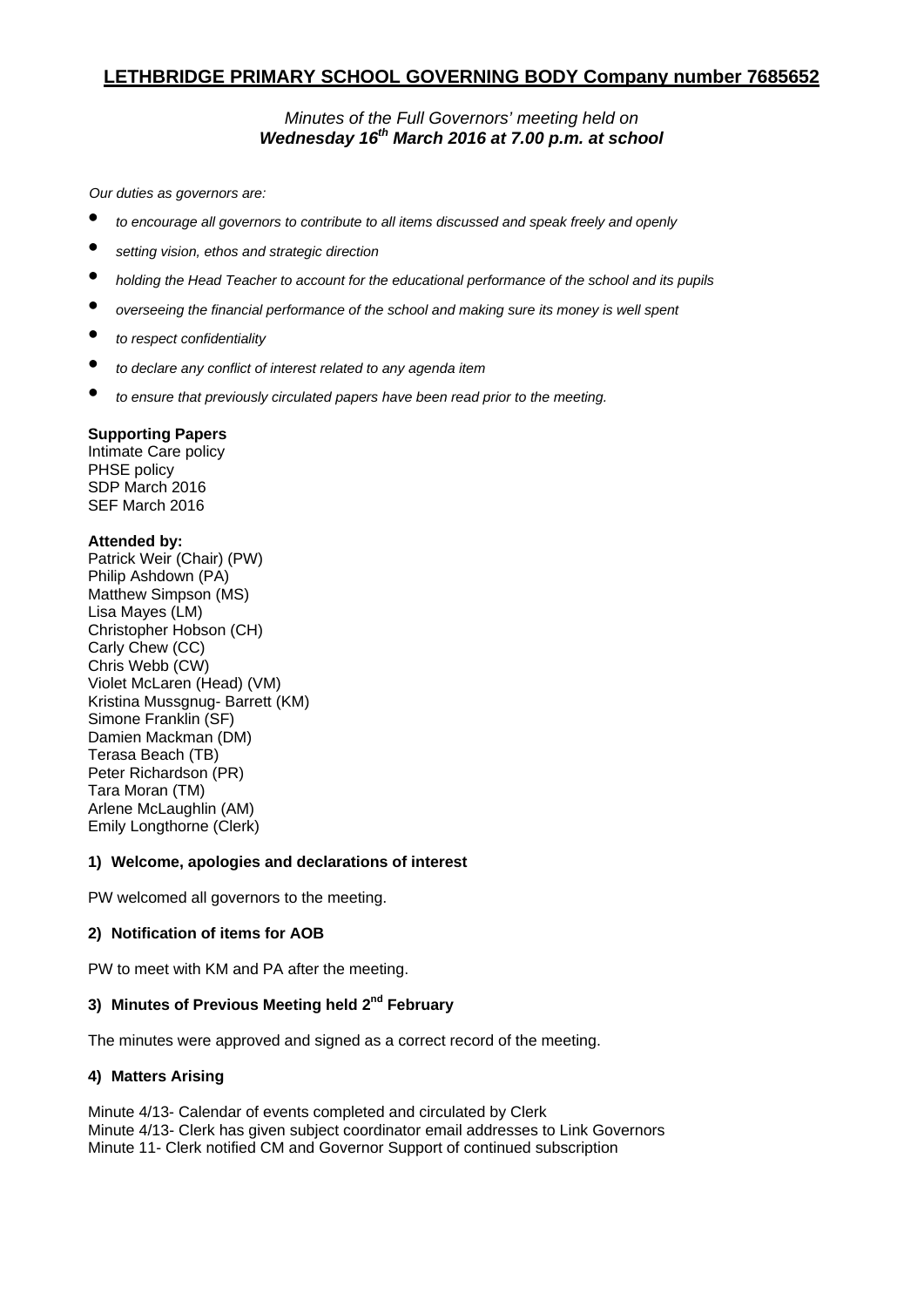## **5) Head Teacher's report progress against SDP**

The SDP and SEF were circulated prior to the meeting. VM informed Governors that SLT is grading Lethbridge as Level 1s and she is confident that the results reflect this. VM ran through the SEF. The main areas for development are: To maintain outstanding results through mastery, and staff to be more involved in managing their own performance and training. The key areas for improvement from the last Ofsted inspection were that the proportion of outstanding teaching was not high enough and that the SLT needed to develop further. VM informed governors that the quality of teaching is now 100% good, 80% outstanding and that the SLT have significantly developed.

PW asked who completed the SEF, VM informed that is completed by the SLT. SF enquired about the new curriculum affecting the results. VM answered that the data report will be complete next term. Progress is being tracked using Pupil Tracker. PW asked if the SEF is validated externally. VM replied that Dave Weston, the school improvement partner, validates the SEF. VM reminded governors that it is important to read the SEF as Ofsted inspectors will speak to governors.

VM then discussed the SDP, which has been updated by the SLT. The new curriculum has raised expectations and staff have received training on spelling, grammar and maths. Teachers have started peer coaching and observing each other in school and within the cluster group. VM and LM have been running booster sessions in maths, punctuation and spelling. VM informed that the phonics results are looking better than last year. Interventions are in place to support pupils with their phonics in preparation for the phonics screening test. Lethbridge took part in Swindon's 175<sup>th</sup> birthday as part of Spiritual, Moral and Cultural development. As part of Personal development, behaviour and welfare, temporary MDSAs have been employed to ensure good manners in the hot dinners' hall. TM submitted a Healthy Schools application. TM said that Bronze is the first level but we could possibly achieve Silver. TM and VM agreed that the Healthy Schools policy is there to guide and not dictate what children have in their lunchboxes. VM thanked TM for her hard work. VM informed governors that Mrs Owen is now monitoring attendance, which is overall good, making sure VM is informed if anyone's attendance is below 95%.

VM told governors that 23 children are visiting from Berlin and spending two days in school. All pupils are being taken for a family day out on the Saturday with pupils and their parents.

VM informed everyone that with a new Parent Pay system, we hope that meals can be booked a term in advance. CM is currently trialling this in one class.

KM enquired after the EYFS baseline assessments. LM answered that this is in consultation and a decision will be made soon. PW asked if the Prevent training had led to any new practices. LM answered that the training helped inform staff what to do if concerned, but it had not changed day to day practices. The reporting system is still the same and British Values is meeting the requirements. The Emergency Plan was checked.

## **6) Safeguarding update**

LM informed governors that there was not anything to update on in school, but there is concern about safeguarding consultation as a post from Swindon's Safeguarding service has been removed. This service kept staff up to date and offered advice. PW said that governors are happy to approve paying for a traded service to advise on safeguarding. Clerk to add this to next agenda for update. **ACTION CLERK.**

#### **7) Health and Safety report 8) Premises report**

The Health and Safety and Fire audits have both been completed. Both auditors were pleased with the progress made against previous actions.

Clerk to circulate Finance and Staffing supporting papers with the minutes. **ACTION CLERK.**

## **9) Update from F&S Committee**

PA informed governors of the main items from the meeting on the 9<sup>th</sup> March. Minutes will be circulated shortly.

## **10) Multi- Academy Trust**

VM informed governors that last year Commonweal wanted to become a multi- academy trust but the plan was postponed. It was in the news that all schools must become academies by 2022 and there will be a push on joining multi- academy trusts. VM believes that with our strong SLT and staff, Lethbridge could set up a multi- academy trust to support other schools. SF asked what the benefit to Lethbridge would be. LM and VM agreed that is would offer staff professional development without seeking new employment. VM added that if Lethbridge set up a trust, rather than joining one, they would have more control of the budget and staffing resources.CM will look into the legalities and work load. PW agreed that this was worth investigating and requested it to be on the next agenda. **ACTION CLERK.**